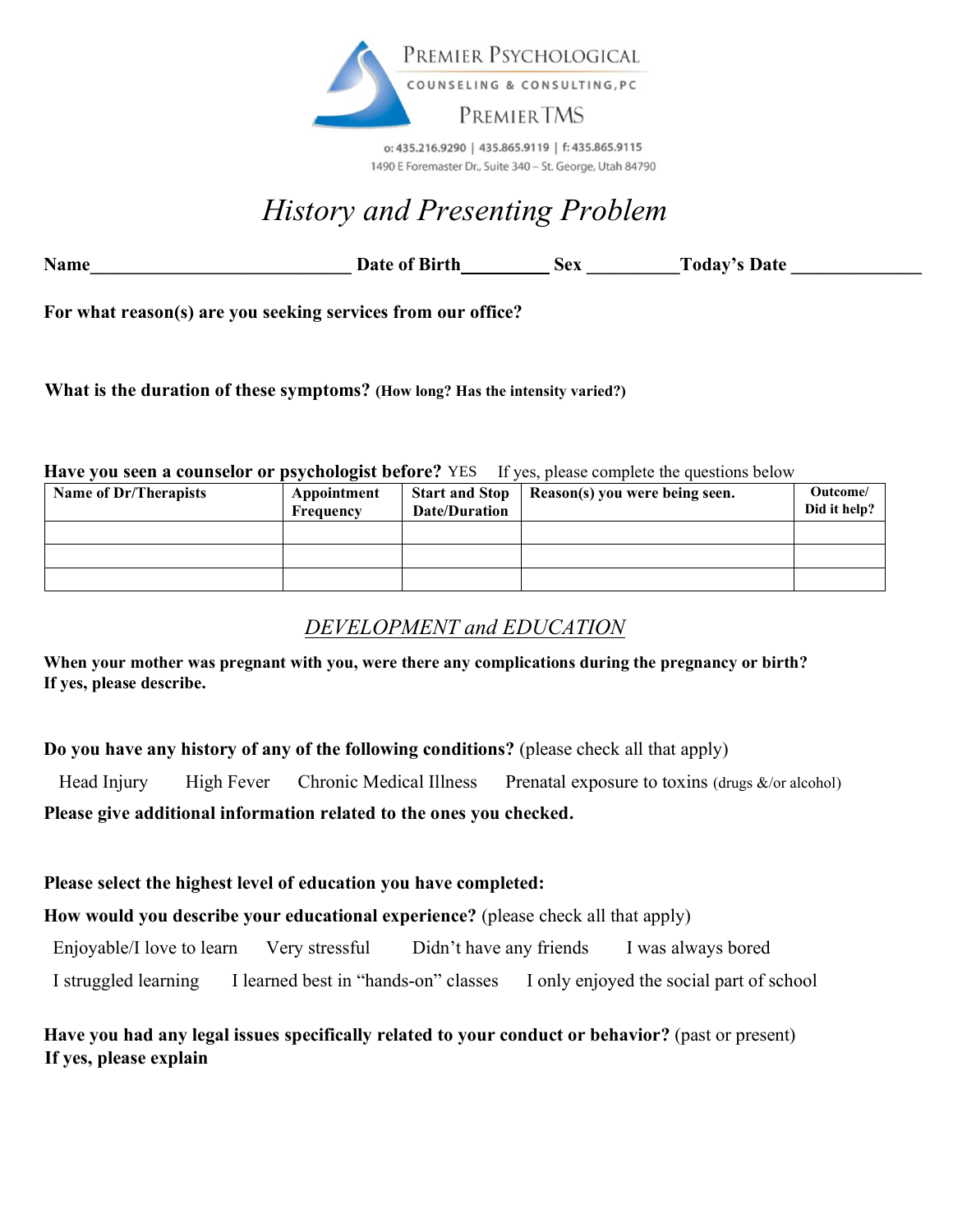### *MEDICAL and PSYCHIATRIC*

### Primary Care Physician: **Office Phone Number\_\_\_\_\_\_\_\_\_\_\_\_\_\_ Current health conditions:**

**Previous Medical or Psychiatric Diagnoses:**

### *Select the words that best apply:*

| Handedness <b>Appetite</b>                                                                                                      |                  |            | Weight                                                                                                                                                                                                                                                                                                                                                                                                                    | <b>Thought Processing</b>                                                      |
|---------------------------------------------------------------------------------------------------------------------------------|------------------|------------|---------------------------------------------------------------------------------------------------------------------------------------------------------------------------------------------------------------------------------------------------------------------------------------------------------------------------------------------------------------------------------------------------------------------------|--------------------------------------------------------------------------------|
| <b>Predominant Mood</b>                                                                                                         | Anxious          | Depressed  | Happy                                                                                                                                                                                                                                                                                                                                                                                                                     | Sad                                                                            |
| (Pick all that apply)                                                                                                           | Fearful<br>Other | Manic      | Just so-so                                                                                                                                                                                                                                                                                                                                                                                                                | Flat                                                                           |
| In the past six<br>Moderate Exercise<br>months, have you<br>Stable, enjoyable sex life<br>experienced:<br>(Pick all that apply) |                  |            | Inability to have fun<br>Diminished interest in<br>activities                                                                                                                                                                                                                                                                                                                                                             | <b>Pleasurable Activities</b><br>Pre-occupation with<br>pleasurable activities |
| SLEEP: Number of hours/night:                                                                                                   |                  |            | Quality: $\frac{1}{\sqrt{1-\frac{1}{\sqrt{1-\frac{1}{\sqrt{1-\frac{1}{\sqrt{1-\frac{1}{\sqrt{1-\frac{1}{\sqrt{1-\frac{1}{\sqrt{1-\frac{1}{\sqrt{1-\frac{1}{\sqrt{1-\frac{1}{\sqrt{1-\frac{1}{\sqrt{1-\frac{1}{\sqrt{1-\frac{1}{\sqrt{1-\frac{1}{\sqrt{1-\frac{1}{\sqrt{1-\frac{1}{\sqrt{1-\frac{1}{\sqrt{1-\frac{1}{\sqrt{1-\frac{1}{\sqrt{1-\frac{1}{\sqrt{1-\frac{1}{\sqrt{1-\frac{1}{\sqrt{1-\frac{1}{\sqrt{1-\frac{1$ | Waking up: $\frac{\ }{\ }$                                                     |
| Frequent experience of:                                                                                                         |                  | nightmares | night terrors                                                                                                                                                                                                                                                                                                                                                                                                             | recurrent dreams                                                               |
|                                                                                                                                 | TT 11 1 1 11 11  |            |                                                                                                                                                                                                                                                                                                                                                                                                                           |                                                                                |

 **How would you rate your sleep disturbance?** 

### **Current Symptoms**

Rate the items with which you are currently having problems. Select the number that best indicates the severity of the problem.

| $0 = None$ | 1=Minor | 2=Moderate | 3=Significant | 4=Serious |
|------------|---------|------------|---------------|-----------|
|------------|---------|------------|---------------|-----------|

| <b>Thoughts of Self-harm</b>             | <b>Anxiety-Worry</b>                          | <b>Anxiety-Fear</b>                    |
|------------------------------------------|-----------------------------------------------|----------------------------------------|
| <b>Anxiety-Panic</b>                     | <b>Anxiety-Phobia</b>                         | <b>Feelings of Depression</b>          |
| <b>Feelings of Sadness</b>               | <b>Thoughts of Death</b>                      | <b>Thoughts of Suicide</b>             |
| <b>Mood Swings</b>                       | Grief over a major loss                       | Grief over the death of a<br>loved one |
| <b>Abuse-Emotional</b>                   | <b>Abuse-Physical</b>                         | <b>Abuse-Domestic</b>                  |
| <b>Abuse-Ritual</b>                      | <b>Sexual Abuse-Rape</b>                      | <b>Sexual Abuse-Incest</b>             |
| <b>Feelings of Despair</b>               | <b>Memory-Forgetfulness</b>                   | <b>Memory-Changes</b>                  |
| <b>Marriage Problems</b>                 | <b>Relationship problems</b><br>with children | <b>Problems with Parents</b>           |
| <b>Problems with Family</b>              | <b>Problems with Work/School</b>              | <b>Legal problems</b>                  |
| <b>Problems with Alcohol</b>             | <b>Problems with Drugs</b>                    | <b>Problems with Smoking</b>           |
| <b>Problems with other</b><br>substances | <b>Feelings of Hopelessness</b>               | <b>Feelings of Helplessness</b>        |
| <b>Sexual concerns</b>                   | <b>Sexual problems</b>                        |                                        |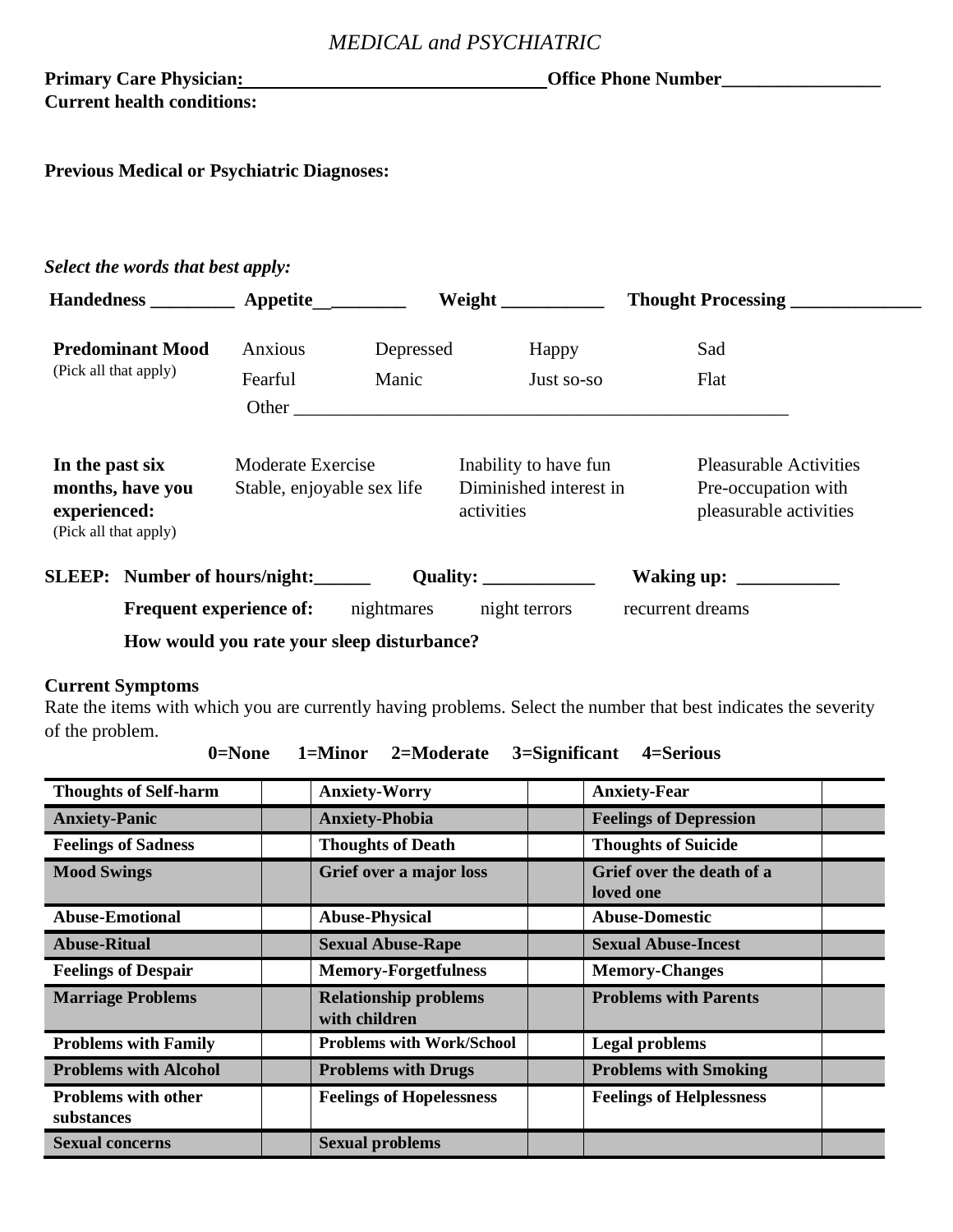### *MEDICATION REPORT*

#### **Current Medications**

| <b>Name</b> | <b>Dosage</b> | <b>How often?</b> | When started?       | <b>Reason for taking</b> | <b>Response/Side Effects</b> |
|-------------|---------------|-------------------|---------------------|--------------------------|------------------------------|
|             |               | 1x daily          | less than one month |                          |                              |
|             |               | 1x daily          | less than one month |                          |                              |
|             |               | 1x daily          | less than one month |                          |                              |
|             |               | 1x daily          | less than one month |                          |                              |
|             |               | 1x daily          | less than one month |                          |                              |

#### **Current Supplements and/or Vitamins** (including over the counter)

| <b>Name</b> | <b>Dosage</b> | How often? | When started?       | <b>Reason for taking</b> | <b>Response/Side Effects</b> |
|-------------|---------------|------------|---------------------|--------------------------|------------------------------|
|             |               | 1x dailv   | less than one month |                          |                              |
|             |               | lx dailv   | less than one month |                          |                              |
|             |               | l x daily  | less than one month |                          |                              |
|             |               | 1x dailv   | less than one month |                          |                              |

### **Past Medications**

It is very helpful to know of past medications taken and how they affected you. (If you don't remember exact information, please provide the best information you can.)

Medication Type:- SSRI's

| <b>Name</b>                      | <b>Dosage</b> | For how long?       | <b>Last used?</b>       | <b>Effective?</b> | Side $Effect(s)$ |
|----------------------------------|---------------|---------------------|-------------------------|-------------------|------------------|
| Celexa (citalopram)              |               | less than one month | less than one month ago | N <sub>0</sub>    |                  |
| Lexapro (escitalopram)           |               | less than one month | less than one month ago | N <sub>0</sub>    |                  |
| Luvox (fluvoxamine)              |               | less than one month | less than one month ago | N <sub>0</sub>    |                  |
| Paxil, Paxil CR,                 |               |                     |                         |                   |                  |
| (paroxetine, paroxetine CR)      |               | less than one month | less than one month ago | N <sub>0</sub>    |                  |
| <b>Prozac (fluoxetine)</b>       |               | less than one month | less than one month ago | No                |                  |
| <b>Trintellix (vortioxetine)</b> |               | less than one month | less than one month ago | N <sub>0</sub>    |                  |
| Viibryd (vilazodone)             |               | less than one month | less than one month ago | No                |                  |
| <b>Zoloft</b> (sertraline)       |               | less than one month | less than one month ago | No                |                  |

Medication Type:- SNRI's

| <b>Name</b>               | <b>Dosage</b> | For how long? | <b>Last used?</b>     | <b>Effective?</b> | Side $Effect(s)$ |
|---------------------------|---------------|---------------|-----------------------|-------------------|------------------|
| Cymbalta (duloxetine)     |               | $1-3$ months  | less than a month ago | No                |                  |
| Effexor (incl. IR $&XR$ ) |               |               |                       |                   |                  |
| (venlafaxine)             |               | $1-3$ months  | less than a month ago | No                |                  |
| Pristiq (desvenlafaxine)  |               | $1-3$ months  | less than a month ago | No                |                  |
| Strattera (atomoxetine)   |               | $1-3$ months  | less than a month ago | No                |                  |

### Medication Type:- Augmented

| <b>Name</b>                   | <b>Dosage</b> | For how long? | Last used?            | <b>Effective?</b> | Side $Effect(s)$ |
|-------------------------------|---------------|---------------|-----------------------|-------------------|------------------|
| <b>Abilify (aripiprazole)</b> |               | 1-3 months    | less than a month ago | N <sub>o</sub>    |                  |
| Depakote (divalproex)         |               | $1-3$ months  | less than a month ago | N <sub>0</sub>    |                  |
| Geodon (ziprasidone)          |               | $1-3$ months  | less than a month ago | N <sub>0</sub>    |                  |
| Invega (paliperidone)         |               | $1-3$ months  | less than a month ago | N <sub>o</sub>    |                  |
| Neurontin (gabapentin)        |               | $1-3$ months  | less than a month ago | No                |                  |
| Risperdal (risperidone)       |               | 1-3 months    | less than a month ago | N <sub>o</sub>    |                  |
| Saphris (asenapine)           |               | $1-3$ months  | less than a month ago | No                |                  |
| Seroquel (quetiapine)         |               | $1-3$ months  | less than a month ago | No                |                  |
| Zyprexa (olanzapine)          |               | $1-3$ months  | less than a month ago | N <sub>o</sub>    |                  |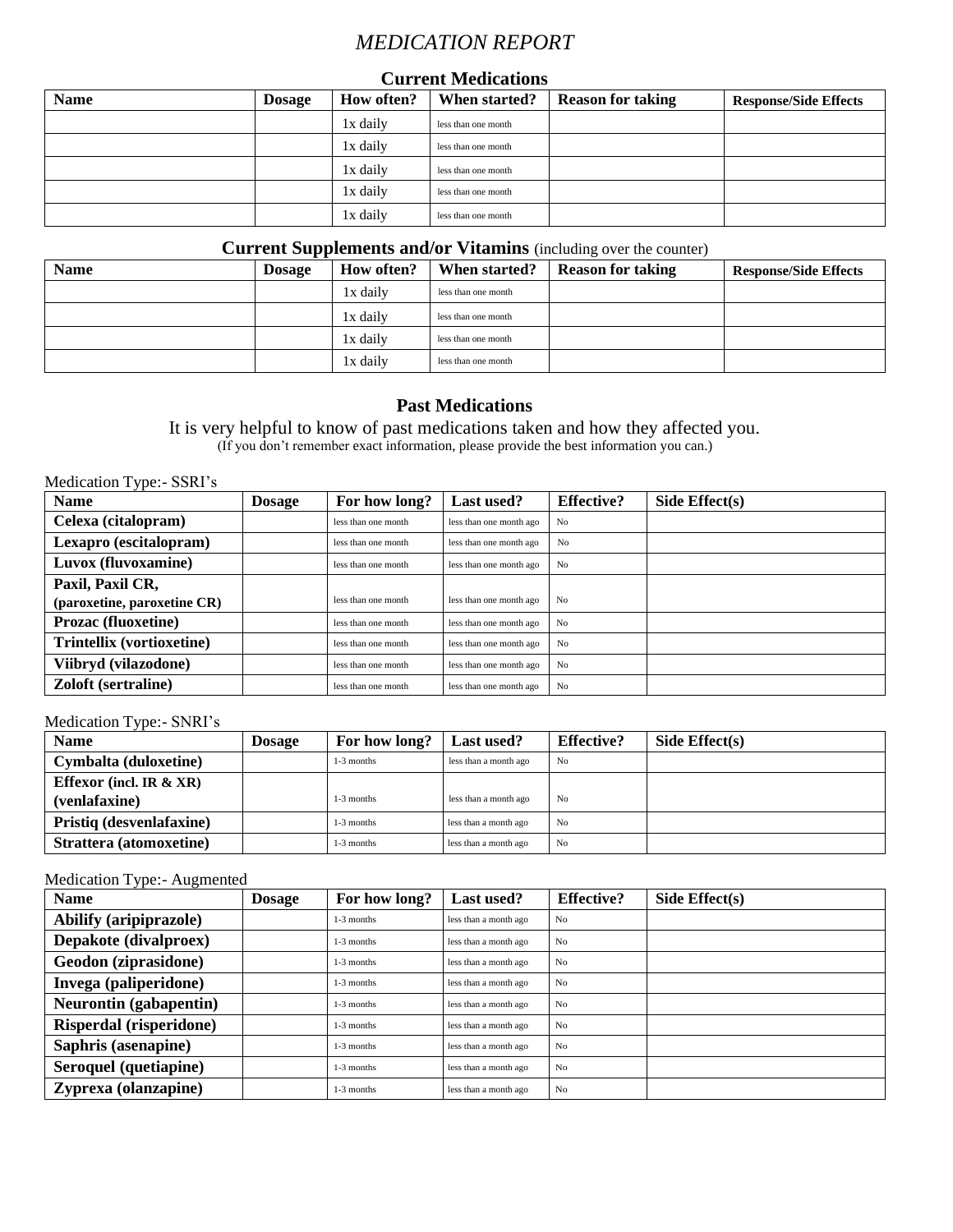### *MEDICATION REPORT-Cont.*

#### Medication Type:- Stimulants

| <b>Name</b>                       | Dosage | For how long?       | <b>Last used?</b>    | <b>Effective?</b> | Side $Effect(s)$ |
|-----------------------------------|--------|---------------------|----------------------|-------------------|------------------|
| Adderall (d/l amphetamine)        |        | less than one month | more than a year ago | No                |                  |
| <b>Dexadrine</b> (d-amphetamine)  |        | less than one month | more than a year ago | No                |                  |
| <b>Intuniv/Tunix (guanfacine)</b> |        | less than one month | more than a year ago | No                |                  |
| <b>Ritalin</b> (methylphenidate)  |        | less than one month | more than a year ago | N <sub>0</sub>    |                  |

#### Medication Type:- TCA/Tetracyclic

| <b>Name</b>                   | <b>Dosage</b> | For how long?       | Last used?           | <b>Effective?</b> | Side $Effect(s)$ |
|-------------------------------|---------------|---------------------|----------------------|-------------------|------------------|
| Anafranil (clomipramine)      |               | less than one month | more than a year ago | N <sub>0</sub>    |                  |
| Elavil, Endep (amitriptyline) |               | less than one month | more than a year ago | No                |                  |
| Ludiomil (maprotilene)        |               | less than one month | more than a year ago | No                |                  |
| <b>Merital (nomifensine)</b>  |               | less than one month | more than a year ago | N <sub>o</sub>    |                  |
| Norpramin, Pertofrane         |               |                     |                      |                   |                  |
| (desipramine)                 |               | less than one month | more than a year ago | No                |                  |
| Pamelor, Aventyl              |               |                     |                      |                   |                  |
| (nortriptyline)               |               | less than one month | more than a year ago | N <sub>o</sub>    |                  |
| Sinequan (doxepin)            |               | less than one month | more than a year ago | N <sub>0</sub>    |                  |
| Surmontil (trimipramine)      |               | less than one month | more than a year ago | N <sub>o</sub>    |                  |
| <b>Tofranil (imipramine)</b>  |               | less than one month | more than a year ago | N <sub>o</sub>    |                  |
| Vivactil (protriptyline)      |               | less than one month | more than a year ago | N <sub>o</sub>    |                  |

#### Medication Type:- MAOI

| $1.10$ and $1.10$ in $1.11$ and $1.10$ in $1.10$ in $1.10$ in $1.10$ in $1.10$ in $1.10$ in $1.10$ in $1.10$ in $1.10$ in $1.10$ in $1.10$ in $1.10$ in $1.10$ in $1.10$ in $1.10$ in $1.10$ in $1.10$ in $1.10$ in $1.10$ in<br><b>Name</b> | Dosage | For how long?       | Last used?           | <b>Effective?</b> | Side Effect $(s)$ |
|----------------------------------------------------------------------------------------------------------------------------------------------------------------------------------------------------------------------------------------------|--------|---------------------|----------------------|-------------------|-------------------|
| <b>Eldepryl (Selegine)</b>                                                                                                                                                                                                                   |        | less than one month | more than a year ago | N <sub>0</sub>    |                   |
| <b>Ensam (Selegine patch)</b>                                                                                                                                                                                                                |        | less than one month | more than a year ago | No                |                   |
| Nardil (phenelzine)                                                                                                                                                                                                                          |        | less than one month | more than a year ago | No                |                   |
| Marplan (isocarboxazid)                                                                                                                                                                                                                      |        | less than one month | more than a year ago | No                |                   |
| Parnate (tranylcypromine)                                                                                                                                                                                                                    |        | less than one month | more than a year ago | No                |                   |

#### Medication Type:- Hormone Replacement

| <b>Name</b>                 | Dosage | For how long?       | <b>Last used?</b>    | <b>Effective?</b> | Side $Effect(s)$ |
|-----------------------------|--------|---------------------|----------------------|-------------------|------------------|
| <b>Estrogen Hormone</b>     |        | less than one month | more than a year ago | N <sub>0</sub>    |                  |
| <b>Progesterone Hormone</b> |        | less than one month | more than a year ago | N <sub>0</sub>    |                  |
| <b>Testosterone Hormone</b> |        | less than one month | more than a year ago | No                |                  |
| <b>Thyroid Hormone</b>      |        | less than one month | more than a year ago | No                |                  |

#### Medication Type:- Other

| <b>Name</b>                    | <b>Dosage</b> | For how long?       | Last used?           | <b>Effective?</b> | Side $Effect(s)$ |
|--------------------------------|---------------|---------------------|----------------------|-------------------|------------------|
| Ativan (lorazepam)             |               | less than one month | more than a year ago | N <sub>o</sub>    |                  |
| <b>Buspar (buspirone)</b>      |               | less than one month | more than a year ago | N <sub>o</sub>    |                  |
| Catapres (clonidine)           |               | less than one month | more than a year ago | N <sub>o</sub>    |                  |
| Desyrel (trazodone)            |               | less than one month | more than a year ago | N <sub>o</sub>    |                  |
| Lithium (Carbonate)            |               | less than one month | more than a year ago | No                |                  |
| Mellaril (thioridazie)         |               | less than one month | more than a year ago | N <sub>o</sub>    |                  |
| <b>Minipress (prazocin)</b>    |               | less than one month | more than a year ago | N <sub>o</sub>    |                  |
| <b>Remeron</b> (mirtazapine)   |               | less than one month | more than a year ago | N <sub>o</sub>    |                  |
| Serzone (nefazodone)           |               | less than one month | more than a year ago | N <sub>o</sub>    |                  |
| Valium (diazepam)              |               | less than one month | more than a year ago | No                |                  |
| <b>Wellbutrin (buproprion)</b> |               | less than one month | more than a year ago | N <sub>o</sub>    |                  |
| <b>VNS</b>                     |               | less than one month | more than a year ago | N <sub>o</sub>    |                  |
| <b>Light Box</b>               |               | less than one month | more than a year ago | No                |                  |